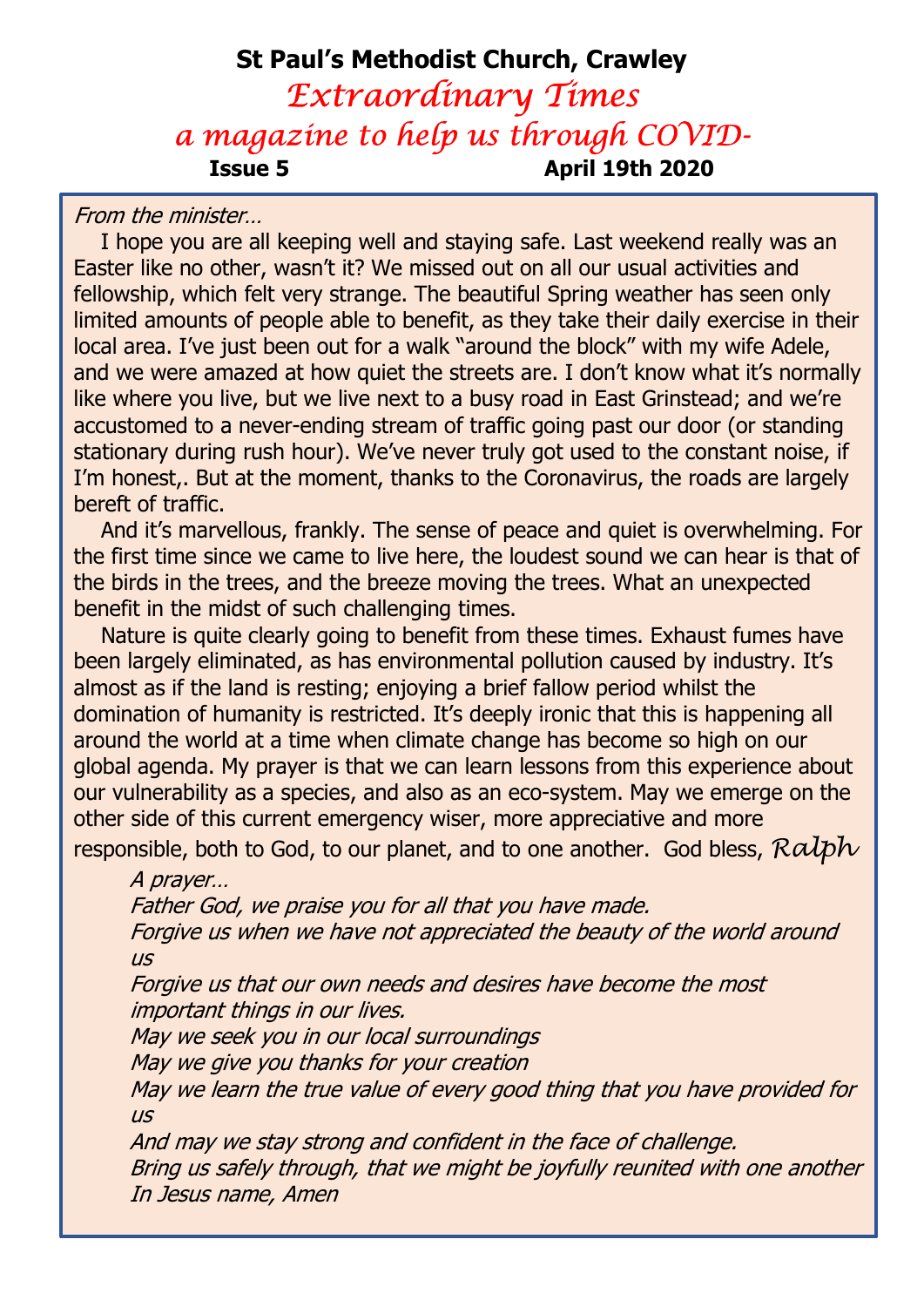# What's On This Week

#### Sunday 19th April

**10am** *Taketime Live* join in a meditation in real time from St Paul's Facebook page, or later by pasting https://mixlr.com/taketime/ into your Web browser

**10:45am live worship** with Rev Ralph linked from St Paul's Facebook page and later also from our website www.crawleymethodistchurch.org.uk

Wesley's Chapel offers morning prayers live every day at 10am and a service at 12:45pm Wednesdays at https://www.wesleyschapel.org.uk/

No Wednesday afternoon worship or daily songs this week as Ralph is on leave.

## Sad news

Everyone who knew Janet Ockwell, who was a member at St Paul's for many years, will be sorry to hear that she passed away at her care home in Horley on Wednesday evening of natural causes. Janet had been very poorly for some time. Her brother Ron, who lives in Switzerland, will keep us informed when funeral arrangements are known but, in the current situation, that will probably not be for some time. We expect that there will be a memorial service at a later date when it becomes possible. Please remember Ron in your prayers.

### Prayers at 6 & 8

**During this week** please pray for all residents and staff in care homes, and also in domestic situations. Pray that they get the protective equipment they need to keep them safe. Continue praying for people doing essential work for us in the NHS, Ambulance, Fire and Police services, refuse collectors and workers in food shops and pharmacies. Pray for the safety of us all and for an end to this situation.

### Please pray for

Janet's brother Ron, mourning her loss from his home in Switzerland,

Bamini and her daughters Sowmya and Kayaniya who on Thursday lost their husband and father Anandan to Covid-19 aged 59.

Continue praying for Emma who cannot get back home from visiting family in another country and for Judy, Uvonne, Linda, Jill, Daniel, Jean and Geoff, Maureen and others with needs known to ourselves.

**Please send** your prayer suggestions, prayer requests and ideas for ways to pray, to enquiries@crawleymethodistchurch.org.uk Methodist Church Guidelines state that permission must be received from a person before their name is put on the Church prayer list. Please ensure that you have such permission.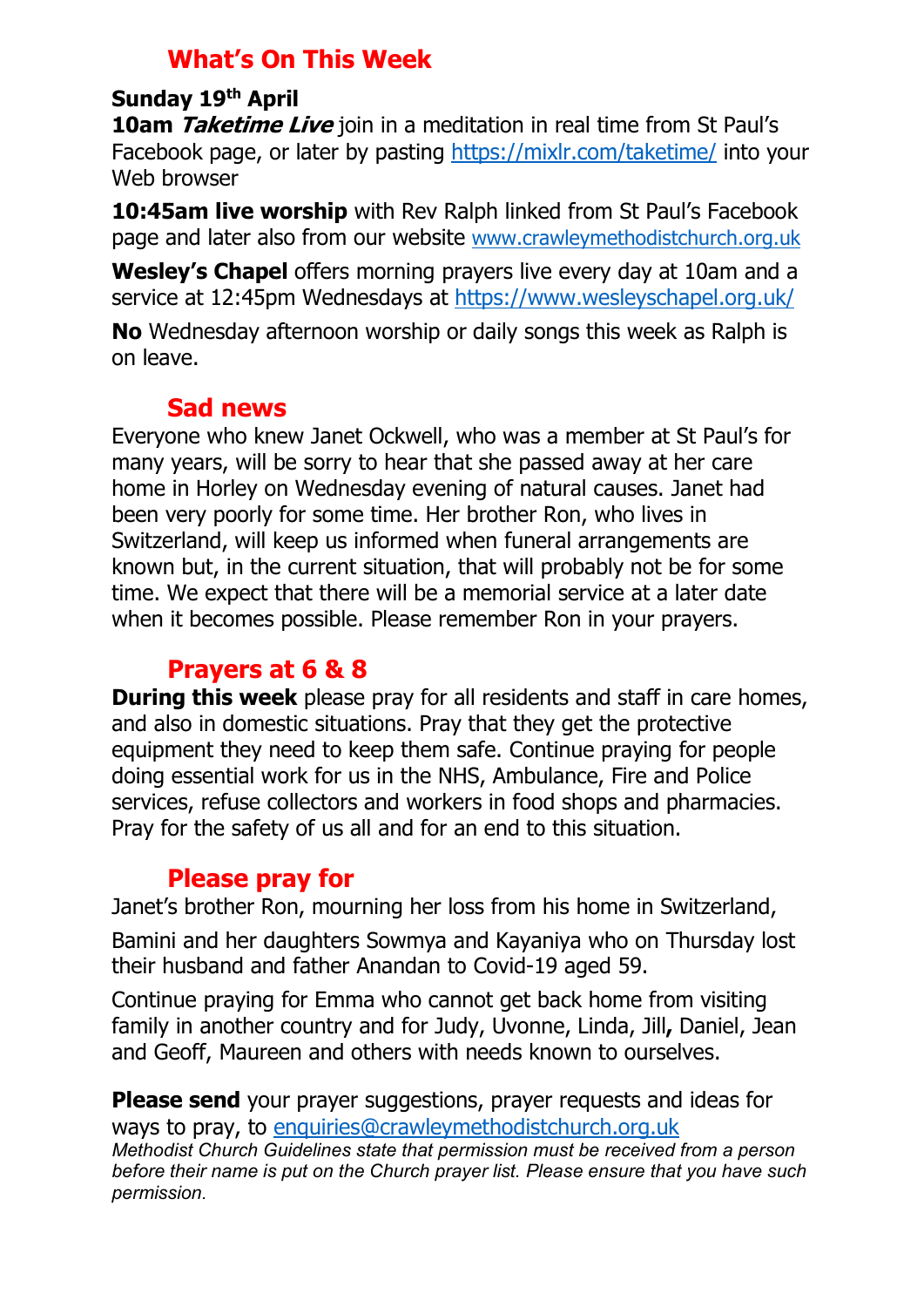### Barry's Isolation Diary week 3

 It is traditional at Easter to have lamb for the Sunday roast. Indeed, our sons-in-law have been known to only agree to come for Easter Sunday lunch if Sheila cooks her "lamb and leek". This year Sheila opted to forgo the Lamb as it was only the two of us and she was worried what Sainsbury's might send in her first online shop. However, on Monday morning we awoke to find that clearly someone in our neighbourhood had a full leg of lamb for their Sunday roast as the bone was lying on the grass in the back garden courtesy of our local fox!

There have been many reports in the news of how animals have become more adventurous since Humans have not been venturing out, the goats from the Great Orm in Llandudno etc We have had a local family of foxes (several generations) ever since we have lived here, together with numerous squirrels and the local cats who use our garden as their hunting ground and for other things. We were, however, surprised one day last week to see a that the local wildlife had been joined by a Rat which boldly walked across our patio in broad daylight. I know it is said we are all living within a few feet of Rats, but in daylight!

I am sure we have all noticed how clear and intensely blue our skies are at present due to the absence of aircraft trails and the consequent thin layer of moisture obscuring the sun. Much like when the Icelandic volcano (any one remember its name let alone be able to spell or pronounce it?) closed down aviation for a few weeks. Of course, this lack of planes and much of the noise comes at a price. This week there was a report on the radio saying that Crawley could be the hardest hit town in the country due to our dependence on the airport for employment. Let's just hope they are wrong! Currently though just enjoy the wonderful clear blue skies and be surprised when we see a plane in the sky.

On Wednesday I enjoyed a day out in the car along deserted motorways to Guildford Hospital, for my monthly injection, and back through the glorious springtime countryside of Surrey. I must stress that this is an essential journey under the terms of my incarceration, as I was constantly reminded by the numerous illuminated signs along the motorway telling all drivers that only essential journeys should be undertaken. Much to Sheila, Victoria and Abigail's relief, I was not presented with my next two injections for them to administer, as part of a plan to reduce the numbers of people going to the hospital. As a result I get to look forward to another trip out in four weeks' time, but till then it's back to the four walls and the garden.

Keep well and God Bless, Barry



"To all those people who are finding it difficult at the moment, the sun will shine on you again, and the clouds will go away." said Captain Tom Moore who, at the time of writing, had raised over £18million for the NHS.